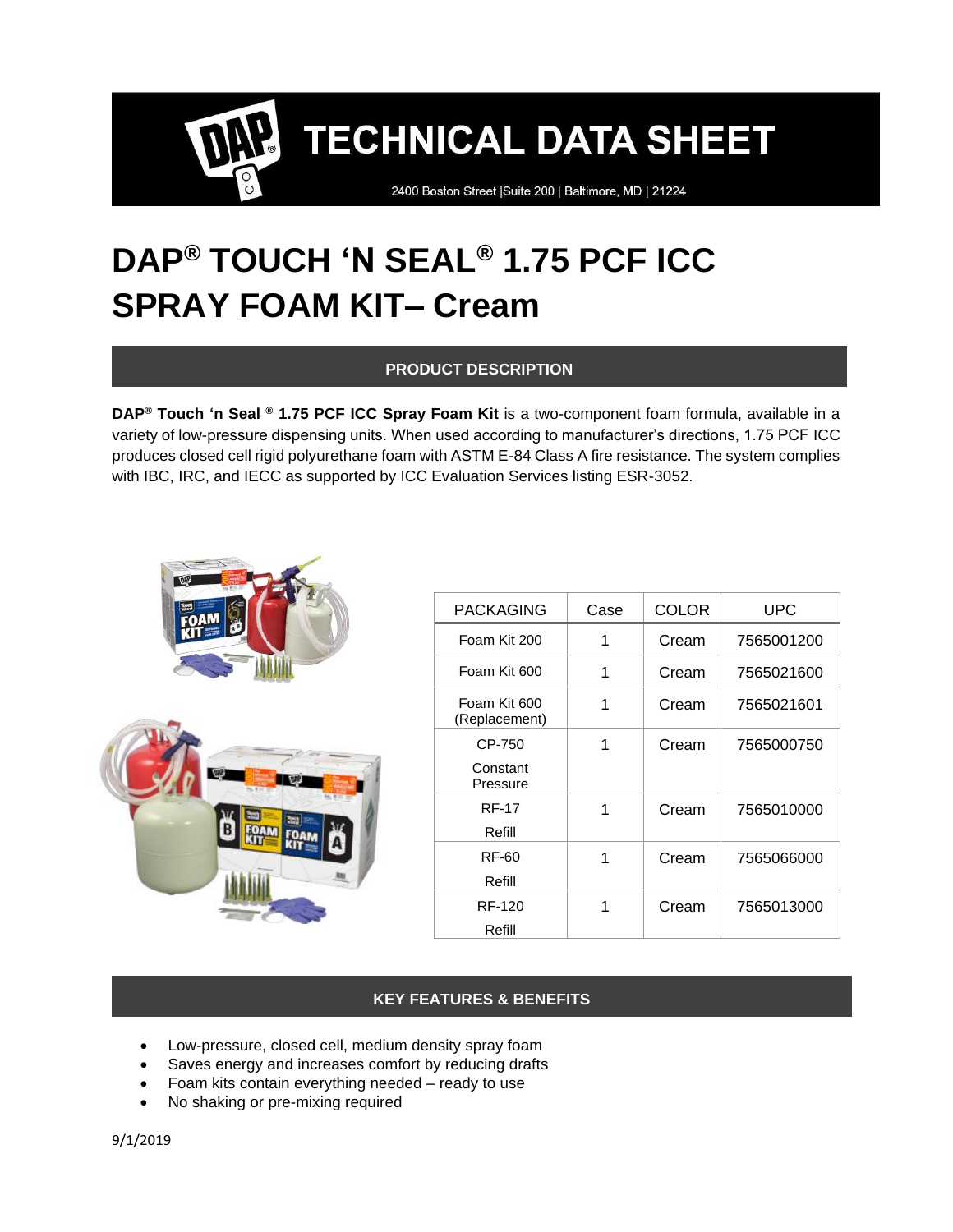2400 Boston Street | Suite 200 | Baltimore, MD | 21224

- Cured foam does not shrink or settle
- Dries in 60 seconds
- Closed cell structure
- Reduces vibration and sound transmission
- Low-odor formulation
- Easy to transport
- Low maintenance
- Increases structural strength
- 15-month shelf life

# **SUGGESTED USES**

#### **USE TO FILL AND SEAL:**

- **Stud cavities**
- Rim joists
- Attics
- **Crawlspaces**
- **Basements**
- Foundation walls

# **FOR BEST RESULTS**

- **Apply in temperatures between 60°F- 90°F (16°C- 32°C)**
- **Chemical contents must be between 70°F – 90°F (21°C- 32°C) before dispensing**
- **Surface temperatures should be between 60°F- 90°F (16°C- 32°C)**
- Surface must be clean, dry, and free of all foreign material for adhesion
- Do not store at temperatures above 120°F (49°C)

# **APPLICATION**

**DIRECTIONS: Important – read all directions and cautions before use. Always wear gloves, eye protection and work clothes. Use drop cloths. Always refer to local building codes prior to use. CYLINDER MAY BURST IF LEFT IN HOT VEHICLE, EXPOSED TO DIRECT SUNLIGHT OR TEMPERATURES ABOVE 122**⁰**F (50**⁰**C).**

**Preparation / Application:** Please refer to Operating Instructions found inside the product packaging or call Customer Service at 888-DAP-TIPS. Surfaces to be sprayed must be dry, clean, and free of dust, dirt, grease, and other substances that may inhibit proper adhesion.

**Clean-up:** If wet foam contacts skin, clean immediately with a dry rag – do not use water – water accelerates curing. Cured foam must be removed mechanically from surfaces. Uncured foam can be cleaned from most surfaces with Foam Cleaner or acetone. If foam dries on skin, apply generous amounts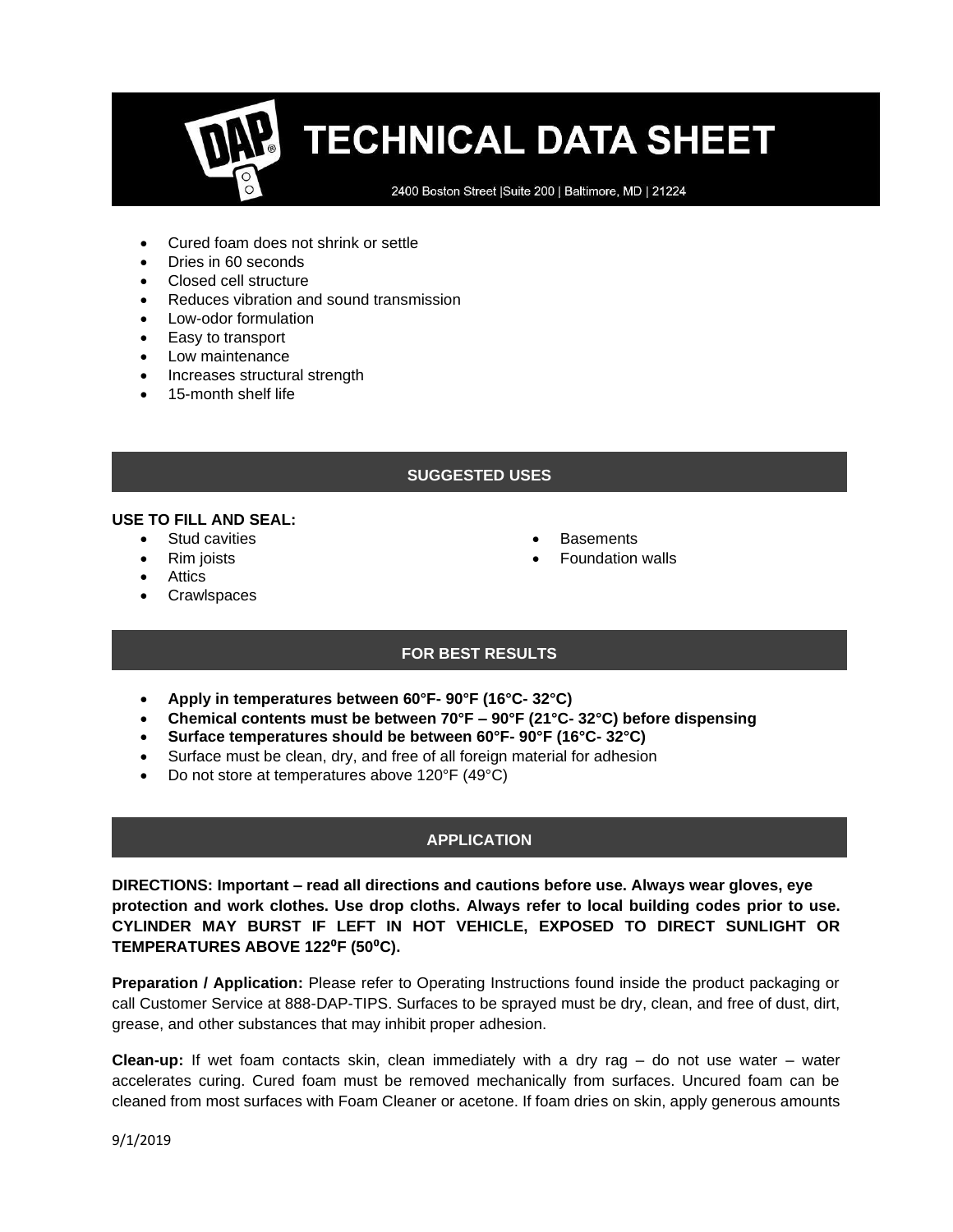2400 Boston Street | Suite 200 | Baltimore, MD | 21224

of petroleum jelly, put on plastic gloves and wait 1 hour. With a clean cloth, firmly wipe off residue and repeat process if necessary. DO NOT use acetone or other solvents to remove product from skin.

**Storage & Disposal.** Keep container tightly closed in a cool, well-ventilated area. Store upright below 90° F (33°C). Do not expose containers to conditions that may damage, puncture, or burst the containers. Dispose of leftover material / containers in accordance with Federal, state, and local regulations. See SDS for more information.

| <b>TYPICAL PHYSICAL &amp; CHEMICAL PROPERTIES</b>                       |                               |  |  |  |
|-------------------------------------------------------------------------|-------------------------------|--|--|--|
|                                                                         |                               |  |  |  |
| <b>Shelf Life</b>                                                       | 15 months; unopened container |  |  |  |
| <b>Tack Free Time</b>                                                   | $30 - 60$ seconds             |  |  |  |
| <b>Fully Cured</b>                                                      | Approx. 1 hour                |  |  |  |
| Cuttable                                                                | 5 minutes                     |  |  |  |
| Fungi Resistance                                                        | Does not support growth       |  |  |  |
| ASTM D1621 Compressive Strength                                         | 31 psi (214 kPa)              |  |  |  |
| <b>ASTM E-90 Sound Transmission Class</b>                               | 32 @ 1-1/2" (38mm)            |  |  |  |
| <b>ASTM E-96 Water Vapor Transmission</b>                               | 1.77 perms $@$ 1" (25mm)      |  |  |  |
| ASTM E-283 Air Permeance                                                | <.004 CFM / ft2 (<.02 L/s/m2) |  |  |  |
| ASTM C518 R-Value - Aged (1" / 2")                                      | 6.2/12.4                      |  |  |  |
| ASTM D-1622 Density (Core)                                              | 1.75 pcf (28.0 kg/m3)         |  |  |  |
| <b>ASTM D2856 Closed Cell Content</b>                                   | $>90\%$                       |  |  |  |
| <b>ASTM D1623 Tensile Strength</b>                                      | 31 psi (214 kPa)              |  |  |  |
| International Residential Code                                          | Compliant                     |  |  |  |
| <b>Underwriters Laboratory Listed</b>                                   | R14175                        |  |  |  |
| Surface Burning Characteristics 2" thickness (Flame / Smoke)            | 15/350                        |  |  |  |
| Yield Bd ft.*<br>Foam Kit 200<br>Foam Kit 600<br>CP-750<br><b>RF-17</b> | 200<br>600<br>750<br>2,000    |  |  |  |
| RF-60<br><b>RF-120</b>                                                  | 6,800<br>15,400               |  |  |  |

\*Theoretical yield is used as an industry standard to represent the size of two-component foam kits. The calculation is based upon ideal conditions, does not include blowing agent loss, and may vary according to application method or environmental factors.

**SAFETY**